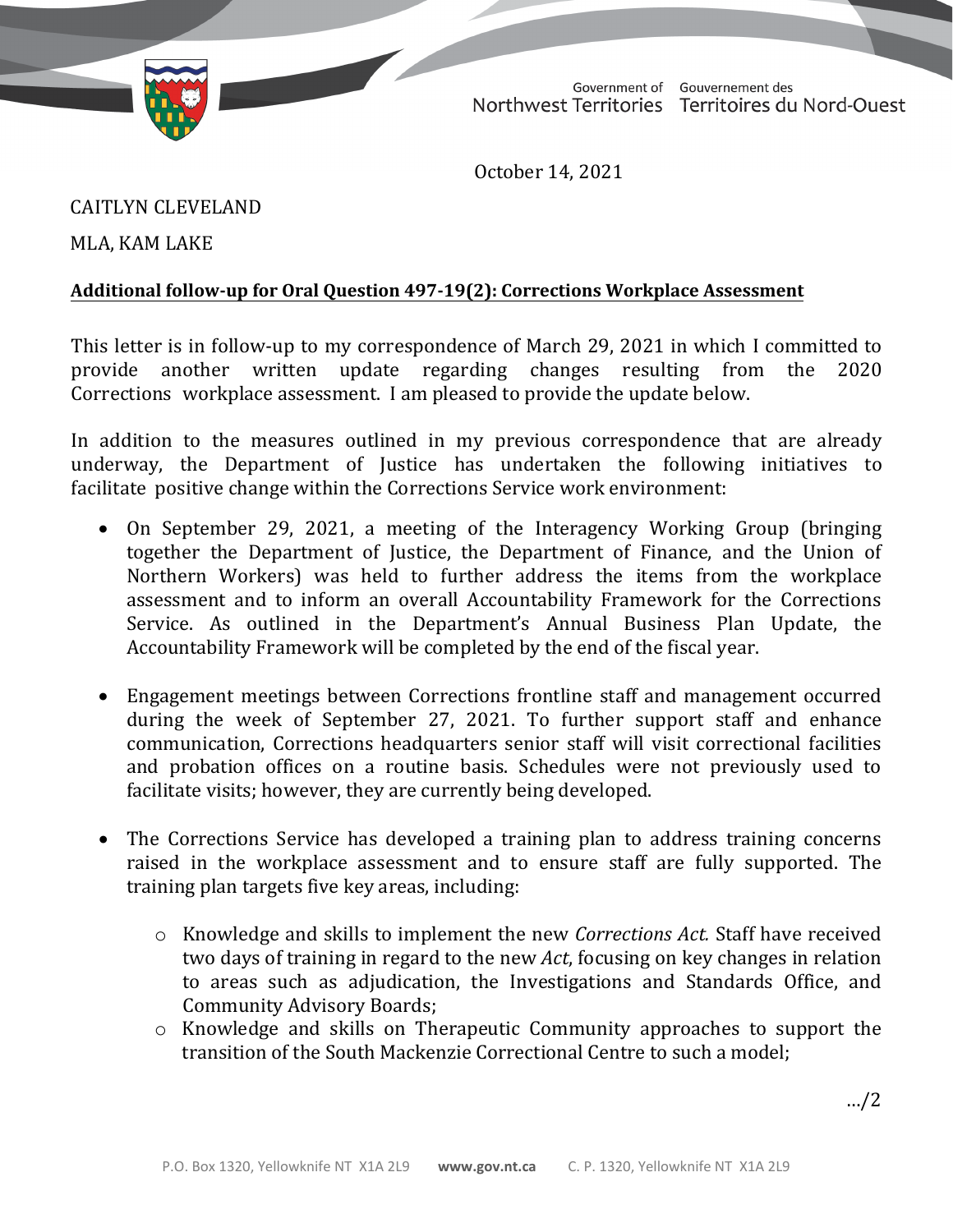- o Leadership training for all supervisors and managers to be delivered by an external contractor in the winter of 2022. Staff will be engaged in meetings after this training has occurred to obtain feedback as to whether they feel the training has been beneficial for their supervisors;
- o Recertification in personal safety, self-defence, arrest, and control; and
- o Mental health and wellness for staff.
- In the area of health and safety, staffing level reviews to assist with inmate escorts and revisions to security related equipment issued to Corrections Officers have been completed (with staff input). New uniforms have been issued to staff in the correctional facilities, and care has been taken to ensure dedicated uniforms are available for both genders and in all sizes (for both frontline staff and institutional cooks). As per changes in the new Collective Agreement, after a review and sizing of sample products has been completed, protective vests will be issued to corrections officers at the North Slave Correctional Complex for the duration of their shift, and to staff at the Fort Smith Correctional Complex and the South Mackenzie Correctional Centre for when they are conducting security related escorts. An annual boot allowance of \$250.00 will also be provided to corrections officers.
- Directive Committees were established by the Corrections Service to review draft policies and provide feedback prior to the policies being finalized. Feedback was reviewed at Corrections headquarters and integrated into policies where appropriate, and in line with the new *Corrections Act*. This work was completed during the week of September 27, 2021 in advance of the implementation of the new *Corrections Act* later in October 2021. Ongoing Standing Order Committees, composed of managers and interested Corrections Officers and program staff, are in place to guide any policy development or adjustments that may need to be made to site-specific operations in order to align with directives. Standing Order Committees take into consideration feedback from frontline corrections staff.

Thank you for your interest in the Corrections workplace assessment. If you require further information, please contact my office.

R.J. Simpson Minister, Justice

c. Distribution List